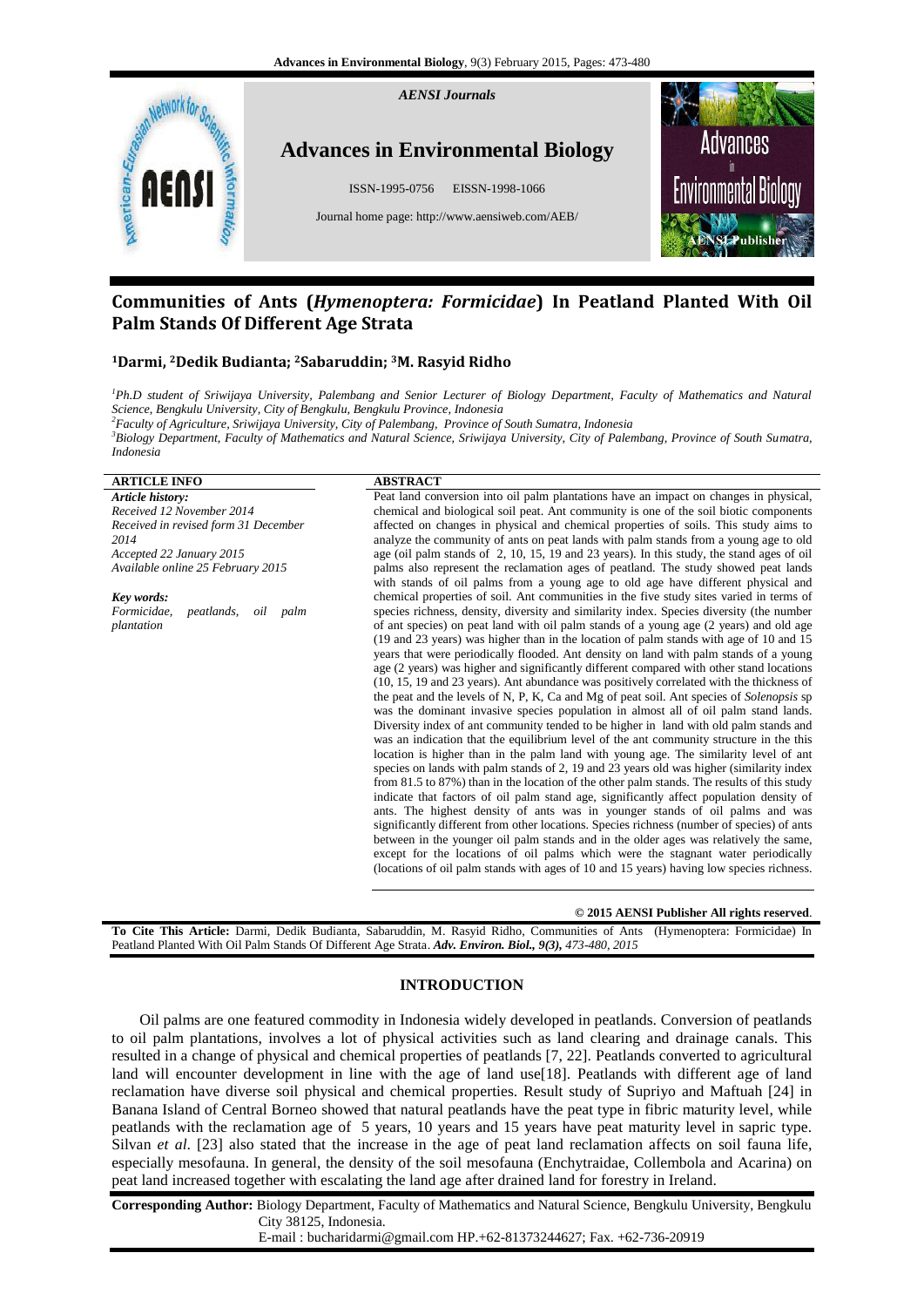### 474 **Darmi** *et al***, 2015**

### **Advances in Environmental Biology**, 9(3) February 2015, Pages: 473-480

Ants (*Hymenoptera: Formicidae*) is one important component of soil biota in terrestrial ecosystems. Ants also known as one of the soil macrofauna components participating as a builder of soil ecosystems (ecosystem engineer), because they can affect the characteristic of physical, chemical and biological soil [11, 16]. Effect on soil physical properties can be attributed to the activity of ants in the manufacture of the corridor and nest on the ground, which can affect the porosity and size of the soil particles [8]. Ants also can affect the chemical properties of the soil, such as changes in soil pH to be neutral and increase the nutrient content of the soil, especially nitrogen and phosphorus. In addition, the ants also stimulate the biological processes in the soil as soil microbial activity, through the accumulation of food in the nest. Each species of ants have varying influence depending on the type and condition of their habitat [9]. Ants also act as important natural predators in the regulation of pest populations. The presence of ants keeps stabilization of ecosystem in physically, chemically and biologically [10, 15]

Study on ant community in peat lands planted with oil palms is still limited. Previous studies conducted by Yulminarti *et al.* [26] focused on the ant population ratio in natural forests and oil palm plantations, but she had not yet discussed how changes in ant communities in line with the development of peat land with different palm stand age. While Bruhl and Eltz, [3] studied the loss of forest ant species on oil palm plantations in Sabah, Malaysia. Therefore, it is important to do study on communities of ants (Hymenoptera: Formicidae) in peat land planted with oil palms of different age strata.

This study provides an overview of ant communities on peat land planted with oil palms from a young age to old age.The results of the present study are expected to be useful in the development of ant potential as bioindicators of the peatland quality based on land use especially for oil palm plantations. This study is also beneficial to the development of ant potential as a natural predators in oil palm plantations in supporting the sustainable farming systems in peatlands.

# **MATERIALS AND METHODS**

Study was conducted on peatlands in oil palm plantations, Seluma Regency of Bengkulu Province (Southern Sumatra, Indonesia). Peatlands used as a study site consists of five age strata of oil palm stands, that is the age of 2 years (T2), 10 years (T10), 15 years (T15), 19 years (T19) and 23 years (T23). In this study, the stand ages of oil palms also represent the reclamation ages of peatland. The location of palm stands with ages of 2 and 10 years in the District of East Seluma and Ilir Talo, which lies in the geographical position of 4°8'56.1"-4<sup>o</sup>9'13.1" LS and 102<sup>o</sup>34'24.2"-102<sup>o</sup>34'53.1" BT, while three other locations in the District of Air Periukan in the geographic position of 4°0'51"-4°3'21.2" LS and 102°25'42.3"-102°26'48.3" BT. Based on the records of GPS, the coordinate points of the study sites consisting of T2, T10, T15, T19 and T23 can be seen on a map of the study locations (Figure 1)



**Fig. 1:**Location of Sampling (T2, T10, T15, T19 and T23) in Seluma Regency, Bengkulu Province.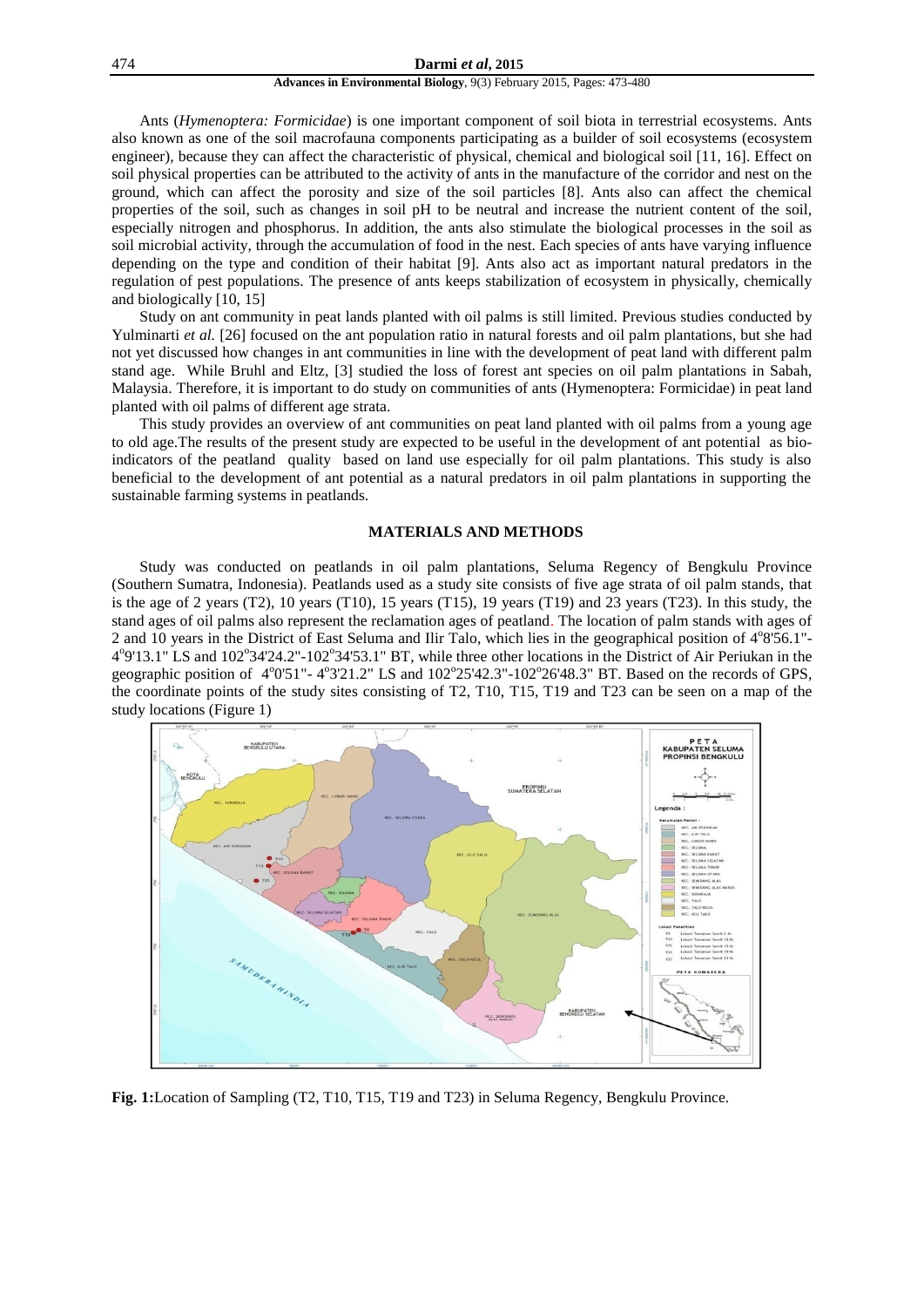



**Fig. 2:** Fluctuation of groundwater Table on Peatland Planted with Oil Palm Sumber: Darmi *et al.* [5]

Water regulation in land of oil palm plantations is still dependent on natural conditions, so that the groundwater table varies in each area / location of the study (Figure 2). In the picture, it appears, groundwater tables of five study sites fluctuated from April to June 2013. The location T10 and T15 are periodically flooded (in April and June 2013).

This study was aimed at macro-sized ants with criteria body size of  $> 2$  mm [20, 21]. Samplings of ant soil surface at each study location were done systematically comprising 3 columns and 4 lines located between the lines of planted oil palm stands. Sampling was carried out for 3 months (April, May and June 2013) and at each location consists of 36 samples (total 180 samples at all study sites). Ant samplings used the pitfall traps, a representative method for sampling active macro invertebrates on soil surface, especially soil arthropods including ants [12, 14]. Traps are plastic containers with a height of 12 cm and a diameter of 7 cm and are equipped with a protective roof 15x15 cm size. Trapping was done for 3 days (3x24jam). Ant samples obtained included in a plastic bag and then taken to the laboratory for sorting. Quantification and identification of ants were performed in the laboratory of Biology, State University of Bengkulu and further identification in the laboratory of Entomology in Division of Zoology, LIPI-Bogor, Indonesia. In this study, it was also measured some physical and chemical properties of the soil, such as the groundwater table, peat thickness, porosity, volume weight (VW), temperature, water content, pH and levels of C, N, P, K, Ca and Mg in peat soil.

In this study, the data of ant communities obtained was analized which involves analysis of density [25], diversity index [17], dominance index [17] and index of similarity [17]. To compare the value of density between study sites, a single factor analysis of variance (ANOVA-one way) was used, while the similarity index values was analysed by cluster analysis. Correlation analysis is used to analyze the relationship between the abundance of ants with physical and chemical properties of soils. The formula used for the analysis of ant communities are as follows:

Density individual number of certain species total of samples Diversity Index of Shannon-Wiener (H') :  $H' = -\sum P_i \ln P_i$   $P_i = ni/N$ Index of dominance  $(C)$ : ni  $\frac{n}{N}$ )<sup>2</sup>

H' = Diversity index of Shannon-Wiener

 $Ni = Individual number of species to i$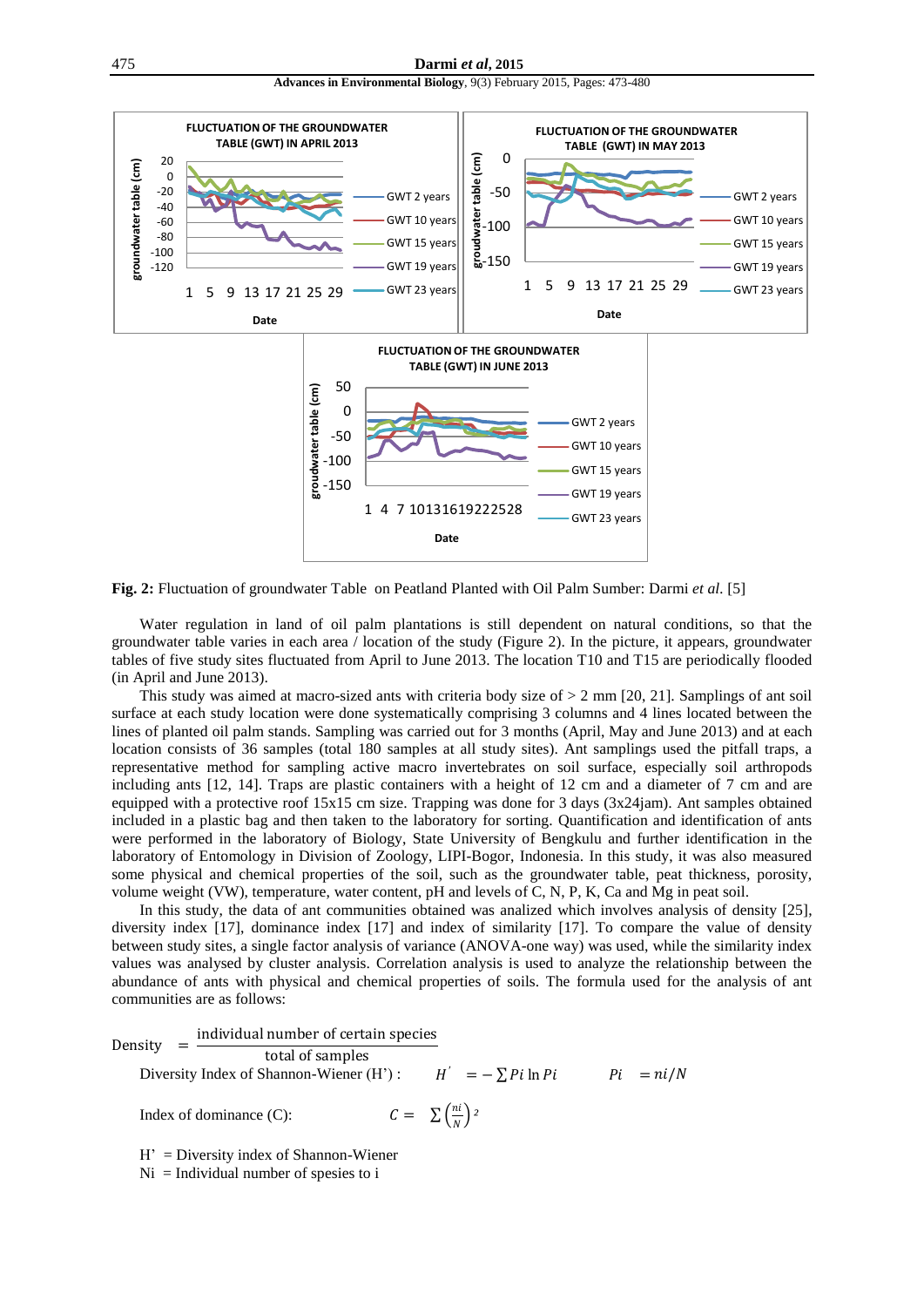$N = Total of individual number$ Similarity Index of Sorensen:  $Cs = 2j/(a + b)$  $Cs =$  similarity Index of Sorensen  $j =$  number of species existing in two location a = number of species in location a

 $b =$  number of species in location  $b$ 

# **RESULTS AND DISCUSSION**

Locations to study on the community of ants, were peat lands consisting of different age strata of oil palm stands with ages of 2, 10, 15, 19 and 23 years. Five study sites have different physical and chemical properties of the soil, as listed in Table 1. The difference in physical properties of the soil can be seen from values of groundwater table, the thickness of the peat, soil temperature, water content, volume weight (VW) and porosity. The amount of groundwater table varied in five locations, as water regulation in oil palm plantations was still dependent on natural conditions. The thickness of the peat on the location of the young age palm stands (2 years) is thicker (268.7 cm) than in the location of the old age palm stands (15.7 cm). Soil porosity also tends to be higher at the age of land with palm stands younger than in older age. Volume weight (WV) of soil, also seems likely to be low at site of the young age palm stands.

The differences in the physical properties of peat soil with the age level of different land uses, related to a change in peat soils due to land reclamation for oil palm plantations. Peat land that has decades of reclaimed will be more stable, because the rate of subsidence and decomposition rate decreased compared with the reclamation of peat lands with a young age [18]

Peat land conversion into oil palm plantations, significantly decreased levels of soil organic [7], and resulted in changes in the physical and chemical soil healthy. Some chemical properties of the soil are also very different between the study sites, such as pH, levels of C, N, P, K, Ca and Mg. The pH value of the soil at five study sites ranges from 4.0-4.3 and is classified as sour-reacting peat. Andriesse [2], stated that generally sourreacting peat has pH level of 3.0-4.5 and C, N, P, K, Ca and Mg content tended to decrease with increasing palm stand age.

The study results on the five peat lands with oil palm stands of different ages obtained 15 macro sized species of ants  $(> 2 \text{ mm})$  whose density varied in the five study sites (Table 2). At the location of 2 years old of palm stands, it was obtained 13 species of ants, the location of 10 years = 9 species, location of 15 years = 4 species, location of 19 years = 11 species and the location of 23 years = 12 species. These results indicated that the location of 2-years of palm stands has the highest ant species richness, followed by stands with age 19, 23, 10 years and the lowest number of ant species was on the location of stands with 15 years old.

| No                          | Physical and chemical properties of | Age Strata of Oil Palm Stands |                 |                 |                 |                 |  |
|-----------------------------|-------------------------------------|-------------------------------|-----------------|-----------------|-----------------|-----------------|--|
|                             | soil                                | T <sub>2</sub>                | T <sub>10</sub> | T <sub>15</sub> | T <sub>19</sub> | T <sub>23</sub> |  |
|                             | Groundwater table (cm)              | 20.7                          | 37.6            | 27.3            | 74.4            | 40.6            |  |
| $\mathcal{D}_{\mathcal{L}}$ | Peat thickness (cm)*                | 268.7                         | 92.7            | 146.7           | 25.0            | 15.7            |  |
|                             | Soil Temperature $({}^{\circ}C)^*$  | 30.5                          | 29.4            | 30.6            | 31.4            | 28.4            |  |
| 4                           | Soil Humidity (%)*                  | 82.2                          | 82.9            | 73.4            | 38.2            | 54.1            |  |
|                             | Volume Weight $(g/cm3)$             | 0.3                           | 0.3             | 0.5             | 0.4             | 0.5             |  |
| 6                           | Porosity (%)                        | 79.3                          | 71.3            | 61.3            | 76.7            | 71.7            |  |
|                             | $pH^*$                              | 4.3                           | 4.3             | 4.1             | 4.0             | 4.3             |  |
| 8                           | C-organic $(\%)$                    | 46.22                         | 40.11           | 48.8            | 32.5            | 8.68            |  |
| 9                           | $N$ -total $(\%)$                   | 1.32                          | 0.77            | 0.83            | 0.59            | 0.41            |  |
| 10                          | $P_2O_5$ (ppm)                      | 39.35                         | 29.2            | 28.91           | 29.22           | 27.56           |  |
| 11                          | K                                   | 0.62                          | 0,38            | 0.37            | 0.36            | 0.17            |  |
| 12                          | Ca                                  | 9.68                          | 5.33            | 1.48            | 0.6             | 1.51            |  |
| 13                          | Mg                                  | 3.75                          | 2.92            | 1.62            | 1.54            | 2.85            |  |

**Table 1:** Physical and Chemical Properties of Peat Soil in the Stands with Different Ages

\*) Source : Darmi *et al.* [5]

Based on groundwater table measurements, locations with palm stands of 10 and 15 years old are periodically flooded, so ant species an able to adapt with this habitat conditions were highly limited. El-Gayar [6] stated that factor of excessive irrigation in rice paddy fields have an impact on reducing the diversity of soil macro fauna. Thus the location of 15 years, in addition to periodic inundation, the average groundwater table was also lower than the location of 10 years, so it was very little number of ant species that can live in a location of 15 years old.

Comparing these results with the study results of Yulminarti *et al*. [26], the number of ant species in this study is lower. Yulminarti *et al.* [26] study on the number and species of ants in natural peat soil and oil palm plantations in Riau showed that there were a decline in the number of individuals and the number of ant species due to natural peat land conversion to oil palm plantation (palm stand age of one year old). In her studies, the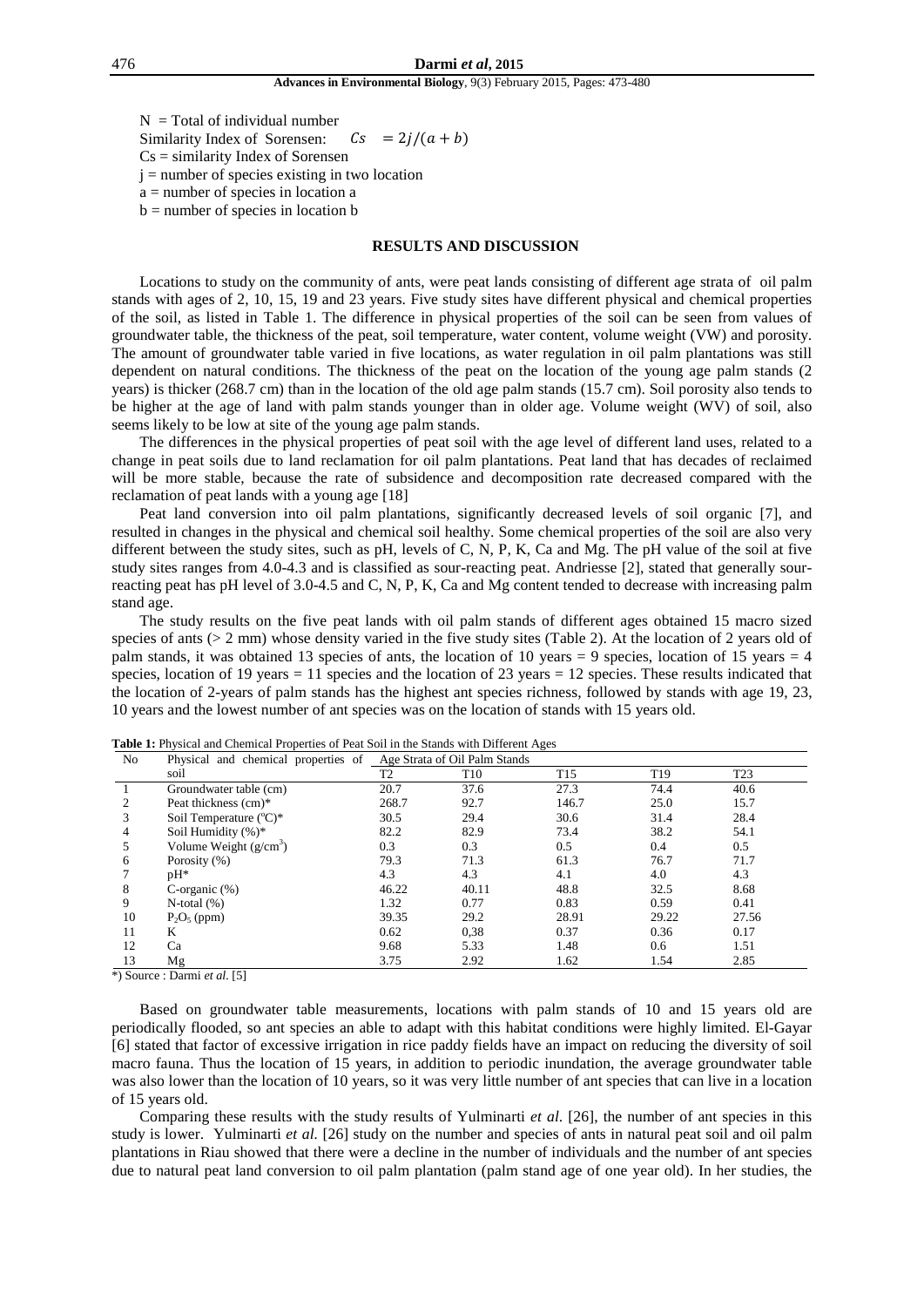#### 477 **Darmi** *et al***, 2015**

### **Advances in Environmental Biology**, 9(3) February 2015, Pages: 473-480

number of ant species found in palm stands of one year old was 24 species. When compared to the results of both studies, it appeared that the number of ant species in peat land with palm stands of 2 years in this study was lower than the number of ant species in stands of 1 year old in Riau. The occurrence of these differences was caused by several factors, such as, a different stand age factor, factor of ant size criteria studied and differences in location / habitat studied. Palm stands with age of one year old and two years old would not be the same physical-chemical properties of the soil, because at the beginning of the opening of peat lands for palm plantation land, subsidence rate is very fast compared with the decades. Factors of ant size criteria in this study are the ant macro (> 2 mm), while that in Riau, there was no size restrictions of ant size. In addition, differences in location or habitat may also cause, the ant responses were not the same so the variety of ant species was different. Results of Bruhl and Eltz study [3] in Sabah, Malaysia, also showed that a decline in the number of ant species was due to conversion of forest to oil palm plantations.

|  |  |  | Table 2: Density of Soil Surface Ants in Peatlands Planted with Oil Palm Stands of Different Age Strata. |  |  |  |  |
|--|--|--|----------------------------------------------------------------------------------------------------------|--|--|--|--|
|--|--|--|----------------------------------------------------------------------------------------------------------|--|--|--|--|

| No | <b>TAXON</b>                                |                | Density (individu/38.5 cm <sup>2</sup> ) |                        |                 |                 | <b>TOTAL</b> |
|----|---------------------------------------------|----------------|------------------------------------------|------------------------|-----------------|-----------------|--------------|
|    |                                             | T <sub>2</sub> | T <sub>10</sub>                          | T <sub>15</sub>        | T <sub>19</sub> | T <sub>23</sub> |              |
|    | Camponotus sp1                              | 0.08           | 0.03                                     | --                     |                 | 0.03            | 0.14         |
|    | Camponotus sp2                              | 0.03           | --                                       | --                     |                 |                 | 0.03         |
| 3  | Odontomachus sp                             | 0.78           | 0.14                                     | 1.22                   | 0.08            | 0.83            | 3.06         |
| 4  | Odontoponera sp                             | 0.06           | 0.06                                     |                        | 0.78            | 0.53            | 1.42         |
| 5  | Oecophylla smaragdina                       |                |                                          | --                     |                 | 0.06            | 0.06         |
| 6  | Iridomyrmex sp                              | 0.11           |                                          | --                     | 0.17            | 0.25            | 0.53         |
|    | Pheidole sp1                                | 0.28           | 0.03                                     | --                     | 0.14            | 0.19            | 0.64         |
| 8  | Pheidole sp2                                | 0.56           | 0.08                                     | --                     | 0.28            |                 | 0.92         |
| 9  | Leptogenys sp                               | 0.03           |                                          |                        | 0.17            | 0.19            | 0.39         |
| 10 | Polyrachis sp                               | 0.03           | --                                       | --                     | 0.11            | 0.03            | 0.17         |
| 11 | Anochetus sp                                |                | 0.03                                     | --                     | 0.03            | 0.03            | 0.08         |
| 12 | Dolichoderus sp                             | 0.31           | --                                       | --                     | $- -$           |                 | 0.31         |
| 13 | Solenopsis sp                               | 21.97          | 3.31                                     | 3.08                   | 1.64            | 3.36            | 33.36        |
| 14 | Tetramorium sp                              | 4.11           | 0.39                                     | 1.42                   | 0.75            | 0.11            | 6.78         |
| 15 | Anoplolepis sp                              | 0.17           | 0.03                                     | 0.53                   | 0.89            | 0.25            | 1.86         |
|    | Total of density                            | 28.50**        | $4.08^{n.s.}$                            | $6.25$ <sup>n.s.</sup> | $5.03^{n.s.}$   | $5.86^{n.s.}$   |              |
|    | Number of species<br>$\cdot$ $\cdot$ $\sim$ | 13<br>$\cdots$ | 9                                        | 4                      | 11              | 12              |              |

 $**$ ) significantly different ns): not significantly different

The densities of ant population in five different locations of study were different as well. The highest ant density was in stand site of 2 years old and was significantly different from the other four stand locations, while ant densities at the four locations (10, 15, 19 and 23 years old) were not significantly different. The results of this study indicated that peat containing oil palm age of 2 years have ant species density that was higher than in other locations. Norowi [19] stated that the ant and arachnid populations would be abundant in the early development of the peat after reclaimed farmland. The high density of ant population on land with younger oil palm stands than on land with old age stands may cause the intensity of conventional land management such as the use of fertilizers and pesticides was lower. Crossley *et al*. [4], stating that the intensive land management in conventional farming systems can lead to a decrease in the abundance and diversity of soil fauna.

The results of correlation analysis between physical and chemical properties of the soil with an abundance of ant population showed that there is a significant correlation between soil physical and chemical factors with ant population. In Table 3, it can be seen that the ant population abundance was positively correlated with the content of N, P, K, Ca, Mg and the thickness of the peat soil, which means an increase in the population of ants in line with the increase in peat soil nutrients (N, P, K, Ca, and Mg) and the thickness of the peat. In Table 2, the highest ant density is in stand location of 2 years old.

| <b>Table 3:</b> Correlation Coefficients of Ant Population with Physical and Chemical Properties of Peat Soil |  |  |  |
|---------------------------------------------------------------------------------------------------------------|--|--|--|
|---------------------------------------------------------------------------------------------------------------|--|--|--|

| N <sub>o</sub> | Physical and chemical properties of soil | The correlation coefficient<br>$(r \text{ count. } n =$ | r table         |                 |
|----------------|------------------------------------------|---------------------------------------------------------|-----------------|-----------------|
|                |                                          | 60)                                                     | $\alpha$ = 0.05 | $\alpha$ = 0.01 |
|                | Groundwater table                        | $-0.184$                                                | 0.250           | 0.325           |
|                | Peat thickness                           | $0.383**$                                               | 0.250           | 0.325           |
| 3              | Soil temperature                         | 0.091                                                   | 0.250           | 0.325           |
| 4              | Soil humidity                            | 0.166                                                   | 0.250           | 0.325           |
| 5              | Volume weight                            | $-0.203$                                                | 0.250           | 0.325           |
| 6              | Porosity                                 | 0.235                                                   | 0.250           | 0.325           |
|                | pH                                       | 0.168                                                   | 0.250           | 0.325           |
| 8              | C-organic                                | 0.157                                                   | 0.250           | 0.325           |
| 9              | N-total                                  | $0.375**$                                               | 0.250           | 0.3.25          |
| 10             | $P_2O_5$                                 | $0.431**$                                               | 0.250           | 0.325           |
| 11             | K                                        | $0.375**$                                               | 0.250           | 0.325           |
| 12             | Ca                                       | $0.370**$                                               | 0.250           | 0.325           |
| 13             | Mg                                       | $0.307*$                                                | 0.250           | 0.325           |

\*) and \*\*) significant at level of 5 and 1%, respectively. Values that do not have any symbol are non significant.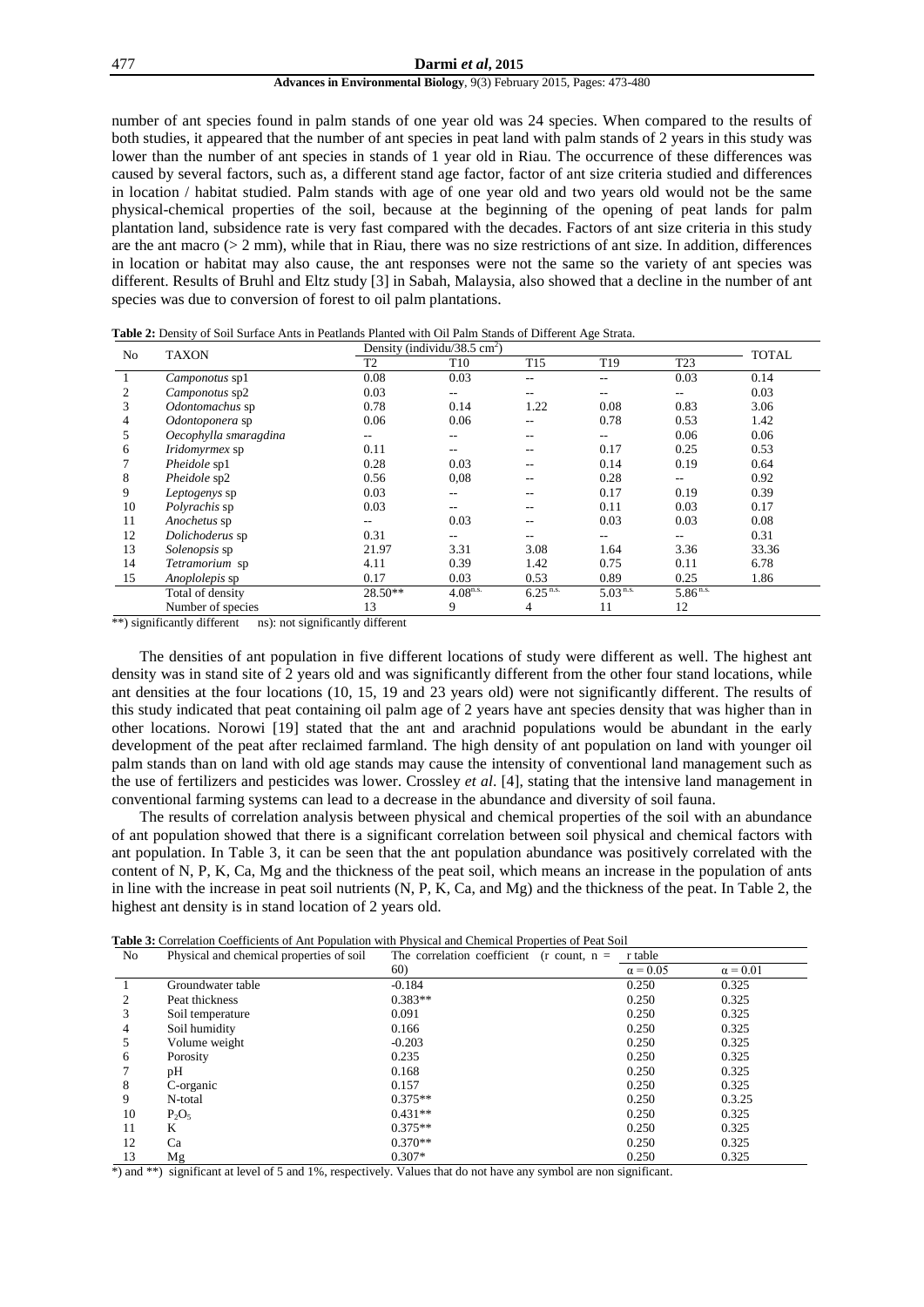#### **Advances in Environmental Biology**, 9(3) February 2015, Pages: 473-480

The palm stand location of 2 years old has peat layer that is still thick with sapric maturity level and its nutrient content is higher than at other locations. This indicates that the ants prefer open habitats and the availability of sufficient organic material (such as thickness of peat layer) and the presence of ants contribute to the improvement of soil nutrients. Frouz and Jilkova [9] stated that the presence of ants could affect the chemical properties of the soil, such as changes in soil pH to neutral and increase the nutrient content of the soil, especially nitrogen and phosphorus. In addition, the ants also stimulate biological processes in the soil as soil microbial activity, through the accumulation of food in the nest.

Overall, the composition of the soil surface ants, at five study locations indicated species *Solenopsis sp* have the highest density (33.36 individuals / 38.5 cm 2), followed by *Tetramorium sp* (6.78 individuals / 38.5 cm2), *Odontomachus* sp (3:06 individuals /38.5 cm 2), *Anoplolepis* sp (1.86 individuals / 38.5 cm2), *Odontoponera* sp  $(1:42 \text{ individuals} / 38.5 \text{ cm}^2)$ , and the rest is ant species that have low density (<1 individuals / 38.5 cm2). Ant genus Solenopsis (fire ant) is a comprehensive invasive species that have widely distributed in disturbed habitats [13]. Study on agricultural lands (paddy, corn, red onion) showed that the abundance of fire ants is also more dominant than other ant species [1]. An ant *Solenopsis* genuses belonging to the subfamily Myrmicinae are often found in a variety of terrestrial habitats. This ant species is the greatest number in group and diversity among other ant subfamily [15]. Thus the high population of *Solenopsis* on the location of this study is in association with their high adaptability and strong competitiveness as an invasive species, so that their population is higher than other ant species.

The ant diversity index of Shannon Wiener in the five study sites varied. The highest ant diversity index (H '= 1.91) is on location of palm stands at age of 19 years old, followed by location of the palm stands at age of 23 years old (H' = 1:50); 15 years old (H '= 1.21), 2 years old (H '= 0.85) and the lowest on the location of the oil stand age of 10 years old  $(H' = 0.78)$ . Index value of ant diversity at five study location appears likely to increase with increasing palm stand age. This condition indicates that on peat land planted with older oil palm stands, the balance of ant community structure more increases. This relate to the development of peat soils from young to old age and changes of peat maturity level, where the older the age of peat use, the more stable the soil conditions is so the overall it will be an impact on the physical and chemical properties of soils.

| Age Strata of Palm Stands |                        |                          |  |
|---------------------------|------------------------|--------------------------|--|
|                           | Index of Diversity(H') | Index of Dominance $(C)$ |  |
| 2 years old (T2)          | 0.85                   | 0.62                     |  |
| 10 years old $(T10)$      | 0.78                   | 0.67                     |  |
| 15 years old $(T15)$      | 1.21                   | 0.34                     |  |
| 19 years old $(T19)$      | 1.91                   | 0.19                     |  |
| 23 years old (T23)        | . . 50                 | 0.36                     |  |

**Table 4:** Diversity and dominance index of soil surface ants on Peat land planted with oil Palm Stands of Different age strata.

Diversity index is based on the ratio of the number of species and the number of individuals [17]. The high ant diversity index on peat land with old age palm stands is due to evenness of a higher number of individuals in the community structure, whereas on land with younger palm stands, it appears that any particular ant species is dominant (Table 3). In this study, on land with young stands, ants Solenopsis are more dominant in community structure. Analysis of dominance index in Table 3 appears that the location with the palm stands of a young age has higher ant dominance index (index of dominance at the age of 2 and 10 years were 0.62 and 0.67) than in the palm stands of old age as the age of 15, 19 and 23 years with 0:19 to 0:36 of dominance index.



**Fig. 3:** Dendrogram of Group Analysis based on Similarity Index of soil surface ant Community on Peatland Planted with Oil Palm Stands of Different Age Strata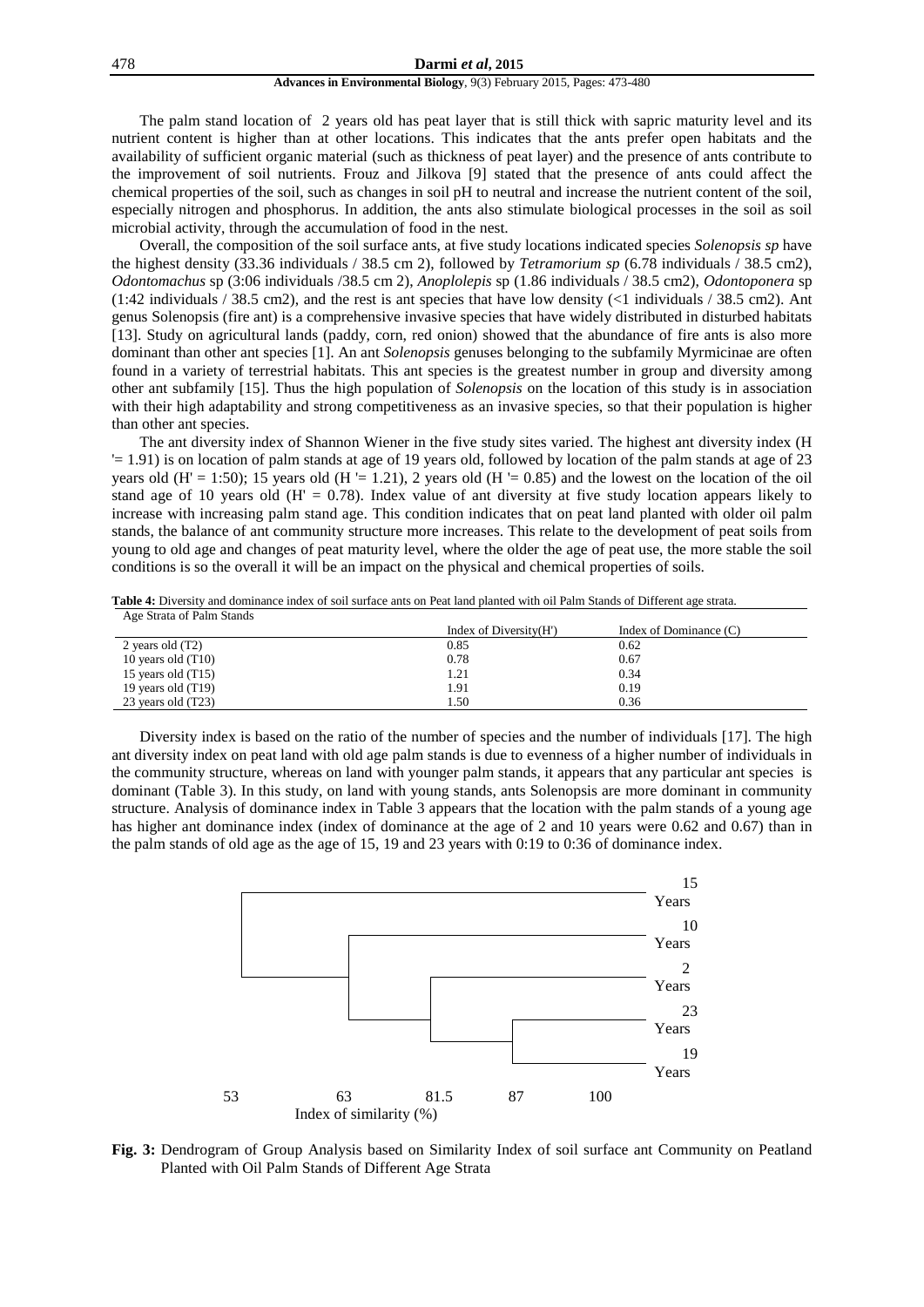#### 479 **Darmi** *et al***, 2015**

### **Advances in Environmental Biology**, 9(3) February 2015, Pages: 473-480

Similarity level of ant communities in five study sites was analyzed by Sorensen similarity index. In Figure 3, it appears that the stand location of 19 and 23 years old have a high degree of similarity of ant species (87% of similarity index) and those both location also have a relatively high index of similarity with the location of 2 years old (similarity index  $= 81.5\%$ ). Thus, the locations with 2, 19 and 23 years old have the higher similarity index than at locations 10 and 15 years old. The high degree of similarity in three stands locations (2, 19 and 23 years old) was associated with ant species richness at the three location that not varied consisting of 11-13 species of ants (Table 2). the palm stand location of ages 10 and 15 years old have low number of ant species and the low level of ant species similarity were also lower than on palm stand location of 2, 19 and 23 years old, that is 53-63%.

# *Conclusion:*

Peat lands with oil palm stands from a young age to old age have different soil physical and chemical properties. Ant communities in five study sites varied in terms of species richness, density, diversity and similarity index. Species richness (the numbers of ant species) in palm stands with young age (2 years) and old age (19 and 23 years) were higher than in palm stands location with age of 10 and 15 years old that were periodically flooded. Ant density in stands site of young age palm (2 years) was significantly higher than ant density in other locations (10, 15, 19 and 23 years old). Ant population abundance was positively correlated with thickness of peat layer and levels of N, P, K, Ca and Mg content in peat soil. Species of ants Solenopsis sp are the dominant invasive species population at almost all locations of palm stand with different age. Diversity index of ant community tended to be higher in peat land with older age palm stands and be an indication that the equilibrium level of the ant community structure was higher than on peat land with young age palm stands. The similarity level of ant species in peat lands with the palm stands of age 2, 19 and 23 years old was higher (similarity index 81.5-87%) than the other palm stand locations. The results of this study indicate that factors of oil palm stand age, significantly affect population density of ants. The highest density of ants was in younger stands of oil palms and was significantly different from other locations. Species richness (number of species) of ants between in the younger oil palm stands and in the older ages was relatively the same, except for the locations of oil palms which were the stagnant water periodically (locations of oil palm stands with ages of 10 and 15 years) having low species richness.

# **REFERENCES**

- [1] Abtar, Hasriyanti and B. Nasir, 2013. Ants communities (Hymenoptera: Formicidae) on paddy, corn dan onion plants. Agrotekbis, 1(2): 109-112.
- [2] Andriesse, J.P., 1988. Nature and management of tropical peat soil. FAO Soil Bulettin 59. Rome, Italy.
- [3] Bruhl, C.A. and T. Eltz, 2010. Fuelling the biodiversity crisis: species loss of ground-dwelling forest ants in oil palm plantations in Sabah, Malaysia (Borneo). Biodivers. Concerv., 19: 519-529
- [4] Crossley, J.R., D.A. Mueller and J.C. Perdue, 1992. Biodiversity of microarthropods in agricultural soil: relation to processes. Agric. Ecosyst. Environ., 40: 37-46
- [5] Darmi, D. Budianta, Sabaruddin and M.R. Ridho, 2014. Abundance and distribution pattern of earthworm in peatland planted with different age of oil plam plantation in district of Seluma, Bengkulu Province. Asian Academic Research Journal of Multidisciplinary, 1(22): 492-503.
- [6] El-Gayar , E.A., 2014. Effect of moderate and excessive irrigation on the community structure of soil meso and macro-fauna and litter decomposition. World Journal of Zoology, 9(1): 28-37.
- [7] Firdaus, M.S. and S. Gandaseca, 2010. Effect of converting secondary tropical peat swamp forest into oil palm plantation on selected peat soil physical properties. American Journal of Environmental Sciences, 6(4): 402-405.
- [8] Folgarait, P.J., 1998. Ant biodiversity and its relationship to ecosystem functioning. Bodiversity and Coservation, 7: 1221-1244.
- [9] Frouz, J. and V. Jilkova, 2008. The effect of ants on soil properties and processes (Hymenoptera: Formicidae). Myrmecological News, 11: 191-199.
- [10]Holldobler, B. and E.O.Wilson, 1990. The ants. Belknap Press, Cambridge, pp: 732.
- [11]Jouquet, P., J. Dauber, J. Lagerlof, P. Lavelle and M. Lepage, 2006. Soil invertebrate as ecosystem engineers: Intended and accidental effect on soil and feedback loops. Applied Soil Ecology, 32: 153-164.
- [12]King , J.R. and S.D. Porter, 2005. Evaluation of sampling method and species richness estimator for ants in upland ecosystems in Florida. Envoromental Entomology, 34: 1566-1578.
- [13]King, J.R. and W.R. Tschinkel, 2006. Experimental evidence that the introduced fire ant, *Solenopsis invicta,* does not competitively suppress co-occuring ants in a disturbed habitat. Journal of Animal Ecology, 75: 1370-1378.
- [14] Kuhnelt, W. and N. Walker, 1976. Soil biology, with special reference to animal kingdom. Faber and Faber, London.